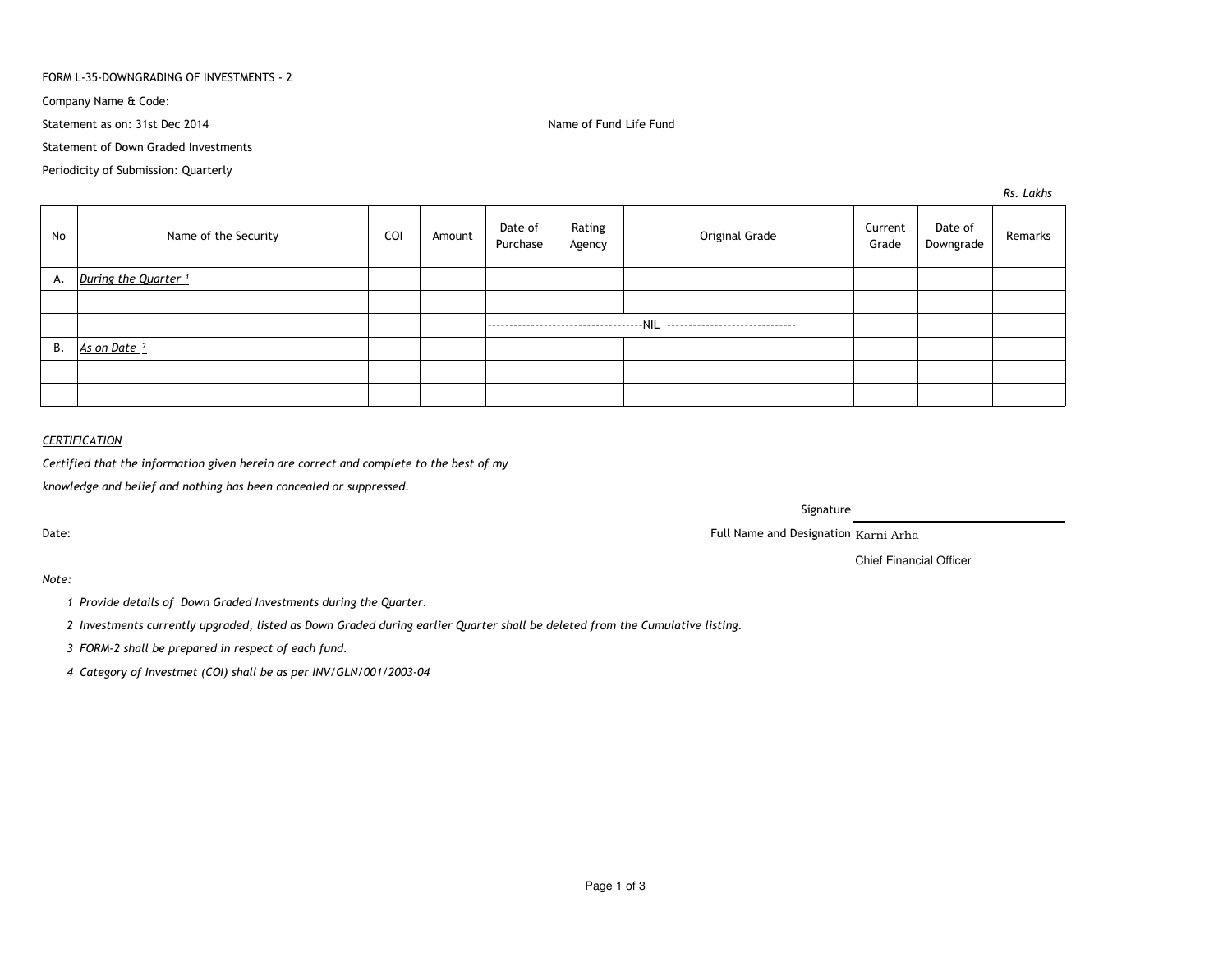#### FORM L-35-DOWNGRADING OF INVESTMENTS - 2

Company Name & Code:

Statement as on: 31st Dec 2014

Name of Fund Unit Linked Fund

Statement of Down Graded Investments

Periodicity of Submission: Quarterly

No Name of the Security COI Amount Date of PurchaseRating Agency Original Grade Current GradeDate of Downgrade<br>P RemarksA.*During the Quarter* <sup>1</sup> NIL: No DataB. *As on Date ²*<sup>1</sup> 9.55% HINDALCO INDUSTRIES LTD (MD : 25.04.2022) ECOS 1,501.84 25-Apr-12 CRISIL AA+ AA 20-Jun-14 NA29.55% HINDALCO INDUSTRIES LTD (MD : 27.06.2022) ECOS | 1,269.96 04-Oct-12 CRISIL AA+ AA 20-Jun-14 NA3 9.60% HINDALCO INDUSTRIES LTD (MD : 02.08.2022) ECOS | 508.21 16-Jul-13 CRISIL | AA+ AA 20-Jun-14 NA

## *CERTIFICATION*

*Certified that the information given herein are correct and complete to the best of my*

*knowledge and belief and nothing has been concealed or suppressed.*

Date:

Signature

. The contract of the contract of the contract of the contract of the contract of the contract of the contract of the contract of the contract of the contract of the contract of the contract of the contract of the contract

Chief Financial Officer

## *Note:*

*<sup>1</sup> Provide details of Down Graded Investments during the Quarter.* 

*<sup>2</sup> Investments currently upgraded, listed as Down Graded during earlier Quarter shall be deleted from the Cumulative listing.*

*<sup>3</sup> FORM-2 shall be prepared in respect of each fund.*

*<sup>4</sup> Category of Investmet (COI) shall be as per INV/GLN/001/2003-04*

*Rs. Lakhs*